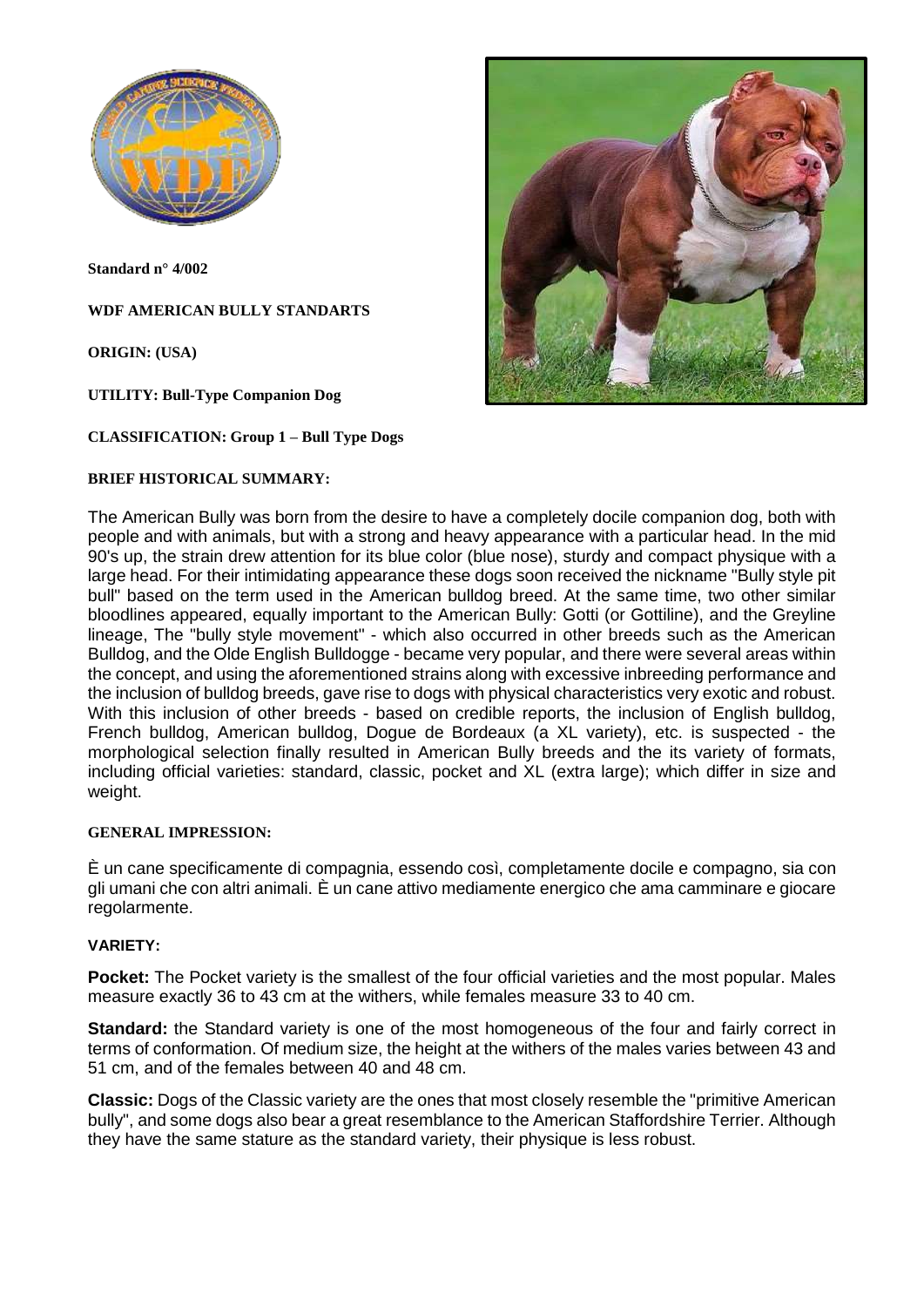**XL (Extra Large):** The XL variety is the largest of the official varieties. The height of the males varies exactly between 51 and 57 cm, and the females between 48 and 54 cm at the withers.

# **HEALTH:**

In general, we find in the American Bully a healthy and strong dog, although the continuous crosses between close relatives have caused the appearance of hereditary diseases in American Bully. They have a slight tendency to develop cataracts, hip dysplasia, heart problems, elbow dysplasia, allergies, hypothyroidism, demodicosis, and deafness.

# **HEAD:**

Remarkably large and broad head with a circumference of 20 inches or more for males or 18 "or more for females measured at the end of the jaw where the molars are located and high above and around the crown of the head exemplifies the breed type American Skull: Broad, of medium length with distinct and very pronounced cheek muscles and distinct and deep stop.

### **EARS:**

Attached high and can be natural or cropped.

# **EYES:**

All colors are equally accepted except albinism (from pink to red) which is a disqualification. Blue eyes, lack of pigment around the eyes are undesirable. The shape of the eyes is oval to almond, low in the skull and set well apart. Round eyes are undesirable, and bulging or bulging eyes are a fault. The visibility of the haw should be minimal.

### **MUZZLE:**

Block or slightly squared off to fall sharply under the eyes and wide in width. The length must be less than the length of the skull. The distance from the tip of the nose to the stop should be approximately one third of the distance from the tip of the nose to the back of the head. The top line of the muzzle should be straight with the nose neither pointed nor pointing up in profile.

### **JAWS:**

well defined. Under the jaw: strong board and parallel to the muzzle, never turned upwards. Lips: semiclosed and uniform, minimum looseness accepted but not preferred. Upper teeth: meet closely on the outside of the lower teeth in shape or scissor bite.

### **NOSE:**

Large with open nostrils. All colors / pigments acceptable except albinism (light pink color).

### **NECK:**

Heavy, muscular, slightly arched, tapering from the shoulder to the back of the skull.

### **ARTS:**

Shoulders should be muscular with broad well sloping and deep blades.

# **FOREQUARTERS:**

Straight but well spaced, strong, muscular and sturdy with large bones, strong, short and almost erect pasterns. Feet: straight forward. The distance from the withers to the elbow is equal to the distance from the elbows to the soles of the feet.

Dogs that are slightly shorter in distance from the elbows to the bottom of the feet are acceptable but not desirable.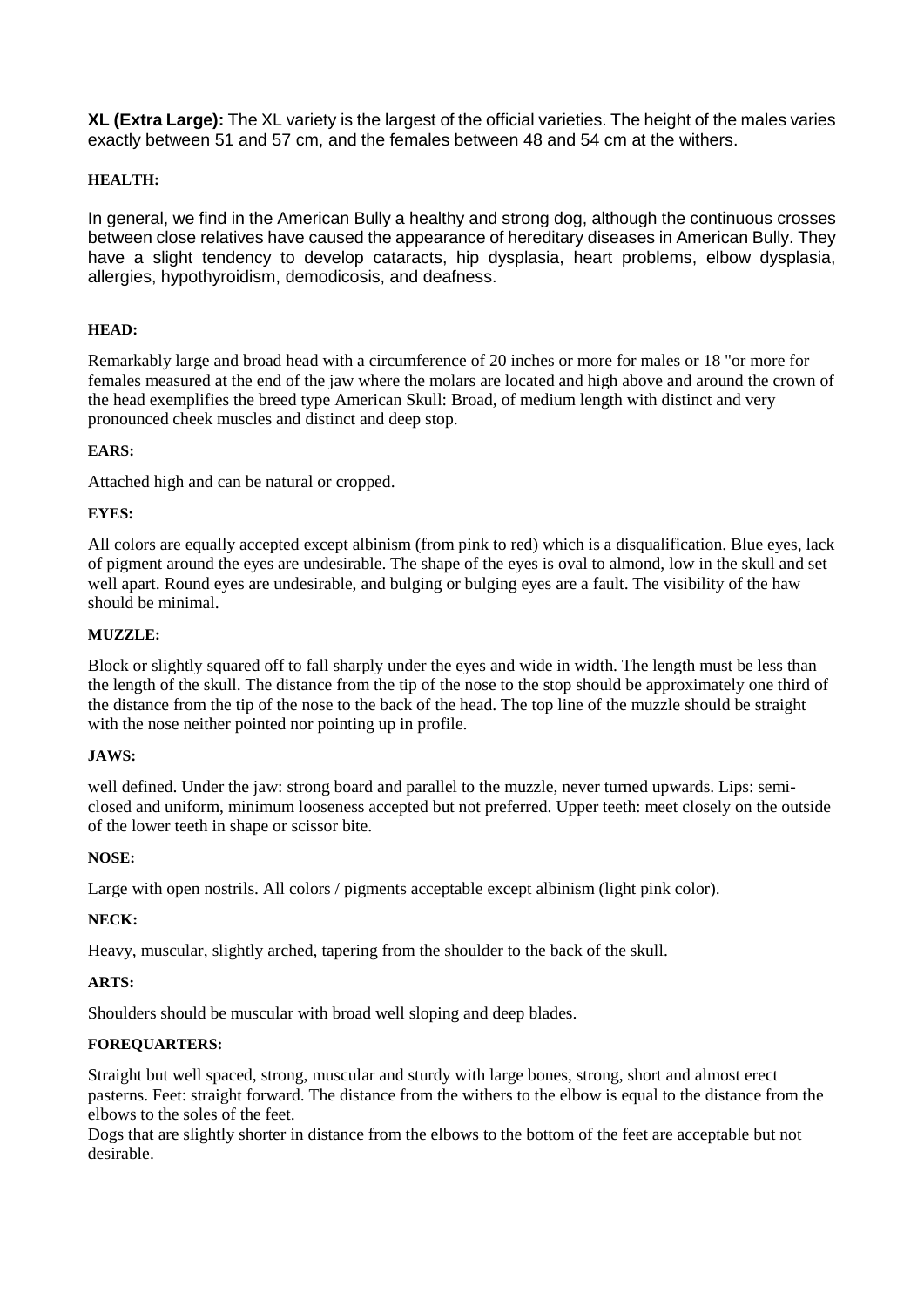

# **BODY:**

Immensely voluminous and recognizablely muscular build of compact / medium length that gives the impression of substantial power for its size. Well rounded ribs creating a barrel chest with all ribs close together the rib cage to extend to the elbow or slightly below.

Chest: Should be broad, deep and well filled. The chest should be roomy, muscular and very deep from the top of the shoulder to the lowest part where it joins the chest.

# **TRUNK:**

Rather short to medium back, slightly sloping from withers to rump or accepted straight with slight slope from rump to base of tail. The American Bully should give the appearance of a square body, of equal length when measured from the point of the shoulder to the point of the buttocks and from the withers to the ground.

### **REAR:**

Well muscled, hocks lowered, turning neither in nor out. Muscle development, angle and width of the hindquarters must be in balance with that of the forelegs. When viewed from behind, the legs must be straight and parallel. The croup should have a slight downward slope.

### **TAIL:**

Medium to size, low set, tapering to a fine point and extending approximately to the hock. When relaxed tail should be carried low. When to wiggle the tail is

carried at the level of the topline or in a raised position when excited (challenge tail), but should never be carried rolled up, breaking the plane of the back. The tail must be free from any kinks, knots or curves.

### **FEET:**

They must be round and of moderate size in proportion to the dog. Compact, well arched and taut.

### **COAT:**

Short, shiny, dense, stiff to smooth to the touch. It should be no more than ½ inch (1 cm) in length.

### **COLORS:**

All colors and patterns are allowed. Including Merle Colors Dogs must be healthy and must NOT reach the point where they are considered obese.

### **WEIGHT:**

there is no particular weight for the breed.

### **MEASURES:**

See the measures divided by variety.

### **GAIT:**

The American Bully moves with a confident and proud attitude and attentive to his surroundings. Movement should be free and effortless with a powerful push to the back without hindrance. The front reach should be moderate and balanced with the back. The legs turn neither in nor out, nor do they cross or interfere with each other. Dog moving in the same plane - Each leg moves in the same